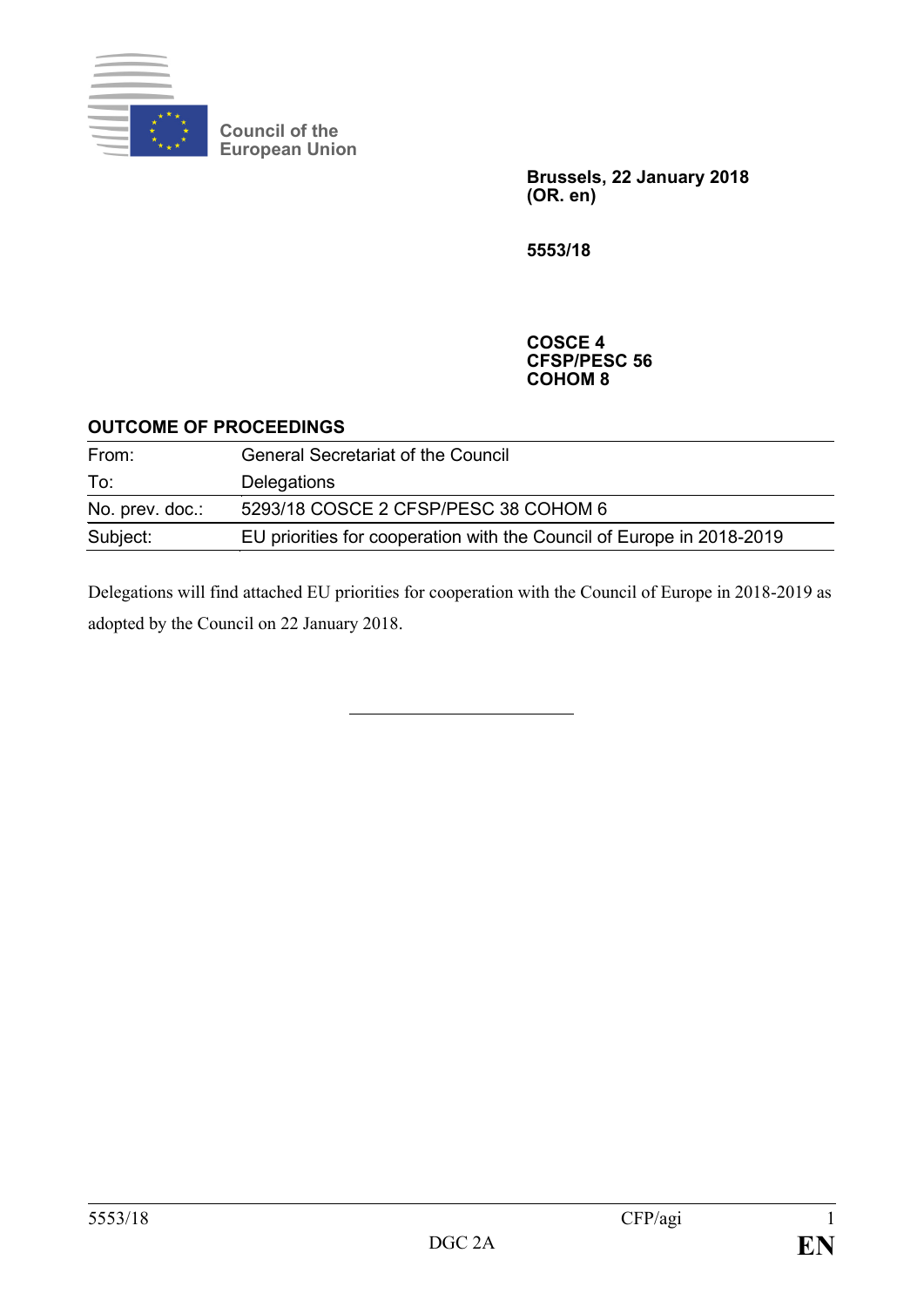## **ANNEX**

# **EU PRIORITIES FOR COOPERATION WITH THE COUNCIL OF EUROPE IN 2018-2019**

## **I. INTRODUCTION**

In a more connected and complex world, we are faced with new dynamics and challenges that have a real and increasing impact on Europe and its neighbours. These cross-border challenges do not respect frontiers and need cross-border solutions. Our security and prosperity depend to a large extent on effective multilateral institutions.

At a time when there are more crises and more divisions than before - and when the universality and indivisibility of human rights are increasingly challenged - it is even more important for partners to engage and cooperate with each other to overcome their differences and find common and stable solutions in their regions. In this context, expectations towards the European Union (EU) to ensure a continued democratic, stable and secure Europe, to promote and to defend rules based international system, and to help project a sense of stability with its neighbourhood, are increasing. To respond to these demands, the EU recognises the need to continue building effective partnerships, including with other regional and international organisations. Promoting cooperative regional orders are an essential part of the follow up to the Global Strategy for the EU's Foreign and Security Policy.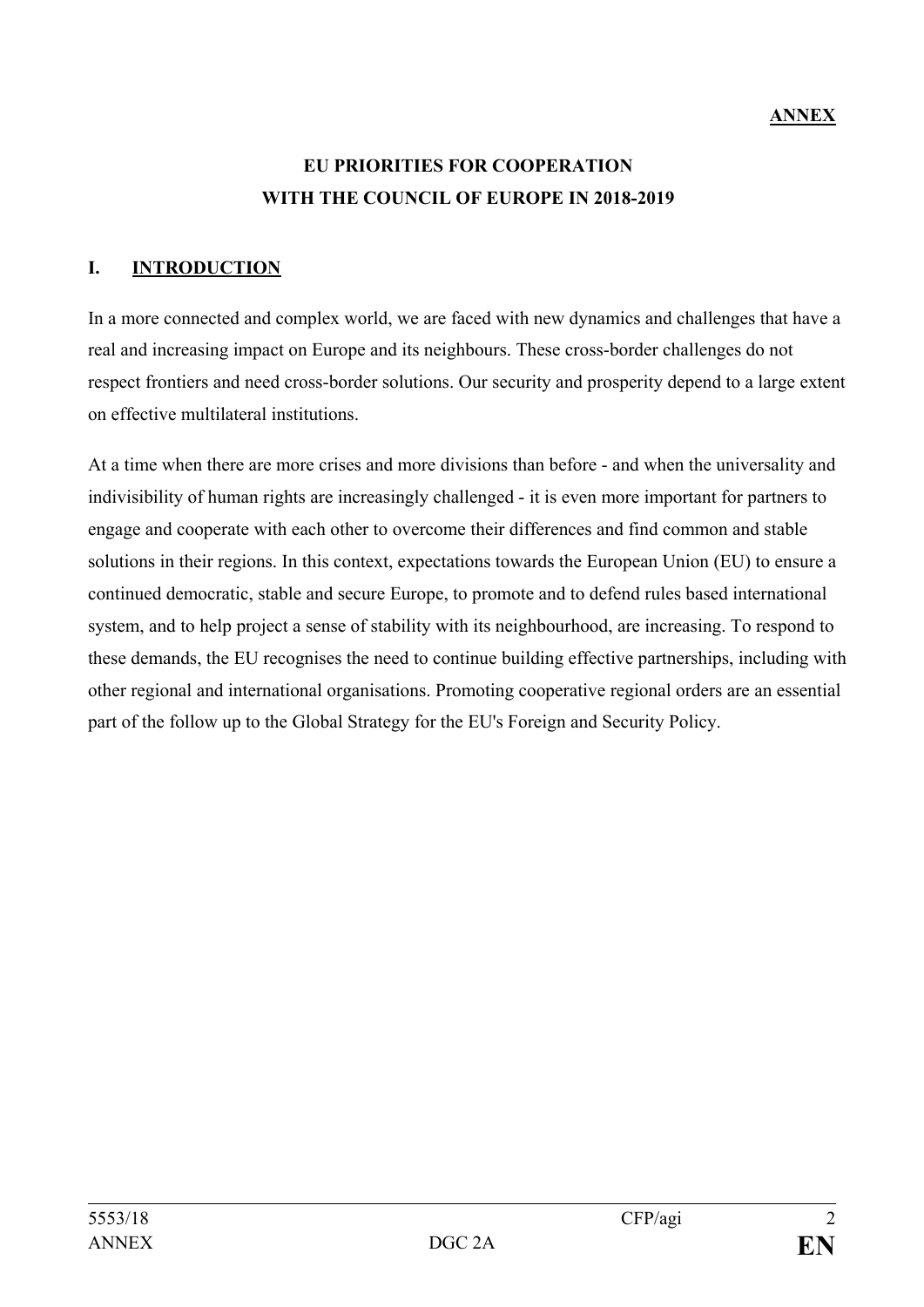The EU and the Council of Europe (CoE) are built on the same ideas, spirit, ambitions and values which have taken root firmly in Europe: human rights, democracy and the rule of law. The EU and the CoE also share a common vocation for preserving these values and spreading them further. Our institutions perform different, yet complementary roles: each benefiting from the other's strengths, competences and expertise, while striving to avoid unnecessary overlap. Against this background, the EU will continue supporting the CoE, the European Court of Human Rights (ECtHR) and the CoE Conventions system as the principal instruments for defending human rights in Europe. In challenging times, the EU has a strong interest in working with the CoE and in capitalising on its expertise and experience, as illustrated by the essential advisory role of the Venice Commission. It is of vital importance that we, as partners, remain committed and united to protect and promote our core values.

In the years to come, cooperation**[1](#page-2-0)** should go beyond efforts to preserve what we have achieved so far. Consolidated and intensified cooperation is as relevant as it ever was, and we need to strengthen European solidarity even more. In 2018-2019, the EU will continue to focus on a non-exhaustive number of areas, ensuring sustained financial support to the CoE in order to enable the organisation to continue to perform its mission. As for the themes, it will continue to focus on the following interlinked and mutually reinforcing priorities:

- Human rights;
- Democracy;
- Rule of law.

<span id="page-2-0"></span> $\mathbf{1}$ **<sup>1</sup>** For years, the EU has been committed to political and legal cooperation as well as to cooperation through joint programmes and programmatic cooperation. The cooperation between the EU and the CoE was strengthened with the signature of the *Memorandum of Understanding* in 2007 and of the *Statement of Intent* for cooperation in 2014. Since 2012, the EU defines its priorities for the cooperation with the CoE, which proves to be an effective way of promoting an even more strategic approach to EU-CoE collaboration.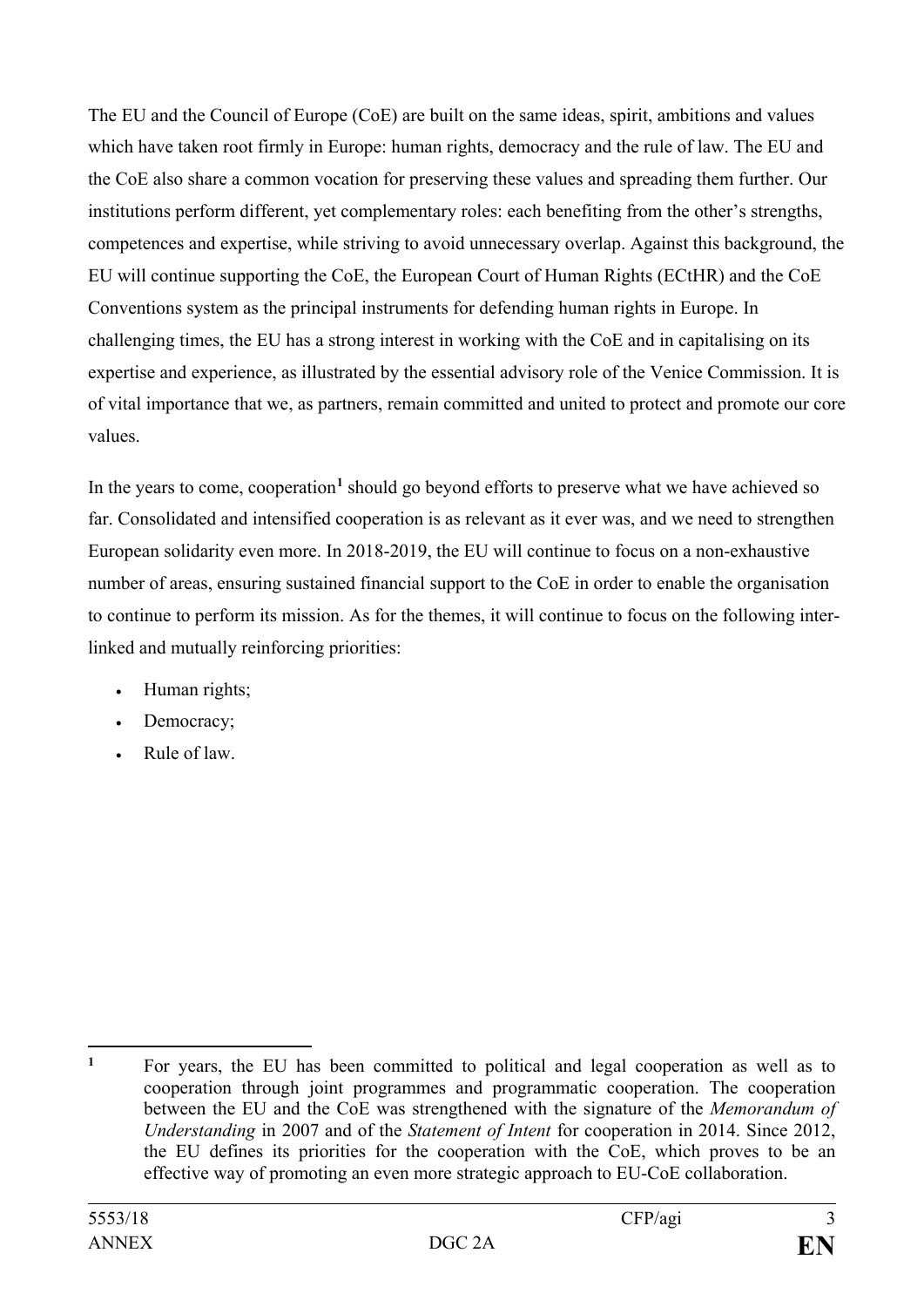## **II. THEMATIC PRIORITIES**

#### **1. Human rights**

The EU is based on a strong commitment to promoting and protecting **human rights. Here, the value of cooperation with the CoE is unquestionable, including in the following areas:**

#### *a) Strengthening the respect of European Human Rights standards*

- Cooperate to ensure that the CoE member states comply with and implement the judgements of the European Court of Human Rights;
- Continue cooperation and coordination with the Commissioner for Human Rights and other CoE mechanisms;
- Formulate coherent and effective responses to the shrinking space for civil society.

#### *b) Council of Europe Conventions*

• The EU's political commitment to the CoE's convention system remains strong with 54 Conventions being open to the EU accession; Accession to the **European Convention on Human Rights and Fundamental Freedoms** (ECHR) is a primary law obligation under Article 6(2) of the Lisbon Treaty and a way to improve consistency of human rights protection in Europe. The EU continues working, as a matter of priority, to find ways to address the remaining challenges to complete the accession.

#### *c) Death penalty*

• Raise awareness on the inadmissibility of the death penalty in all circumstances and for all cases, advocate for its abolition and against its reintroduction; Call for moratoria on execution with a view to abolition; Enhance cooperation between the EU and CoE in the global fight for these objectives, including in the UN context.

#### *d) Torture and ill-treatment*

• Strengthen cooperation on combatting torture, ill-treatment and other form of cruel, inhuman or degrading treatment or punishment including through improvement of access to and quality of justice and conditions of detention;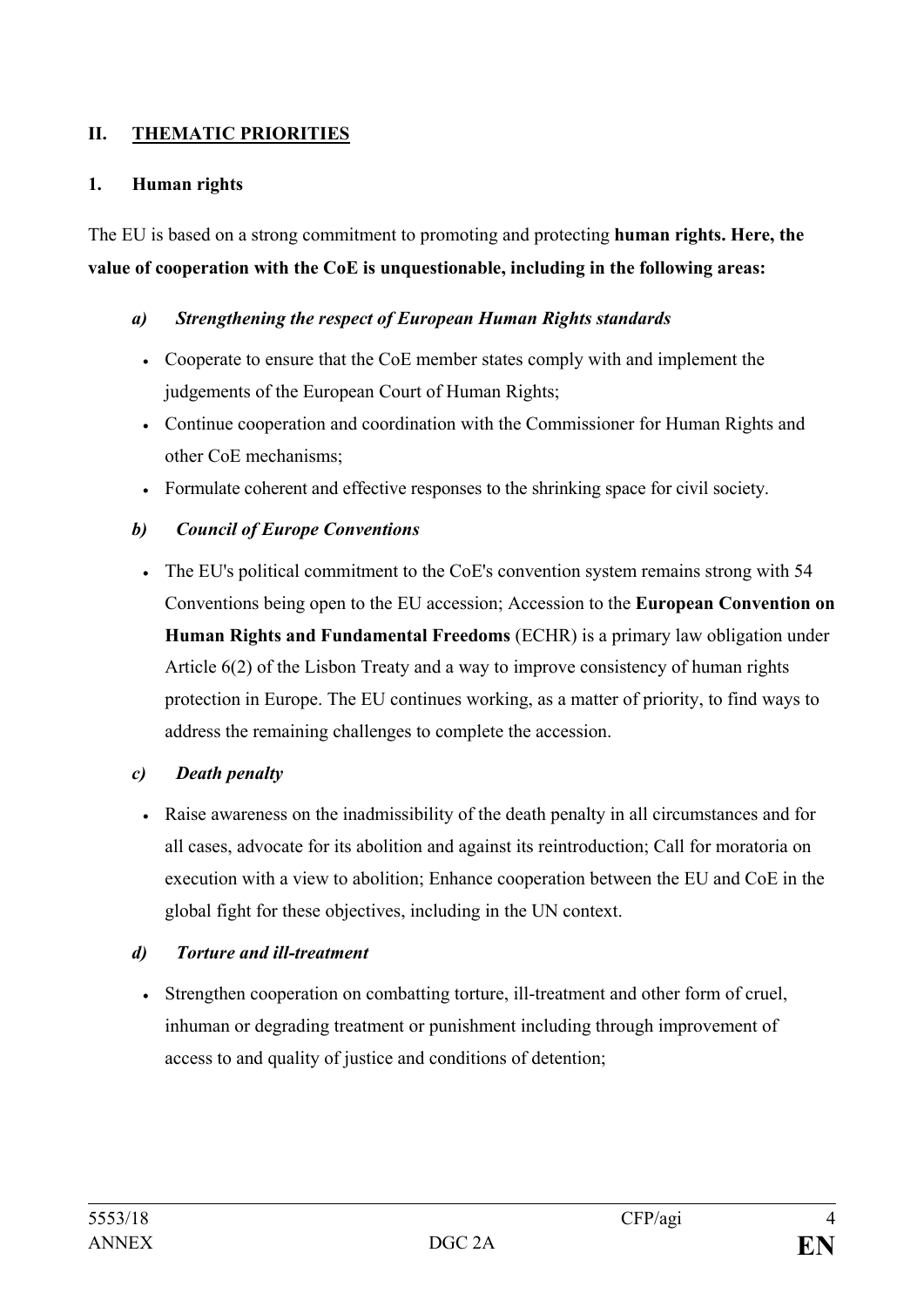• Deepen dialogue on implementation of recommendations made by international preventive and monitoring bodies, e.g. the Committee for the Prevention of Torture.

## *e) Human Rights Defenders*

- Support to and protection of Human Rights defenders, including through the EU guidelines on Human Rights Defenders;
- Commemorate the  $10<sup>th</sup>$  anniversary of the Declaration of the Committee of Ministers on the CoE action to improve the protection of human rights defenders, promote their activities and review the progress made; Aiming at establishing a CoE human rights defenders platform.

## *f) Freedom of expression, association and of assembly*

- Promote freedom of expression both online and off-line: Protect the environment and freedom of journalism and safety of journalists and media workers; Promote pluralism and diversity of media;
- Ensure access to information and promoting journalist platforms, including the platform to promote the protection of journalism and safety of journalists; Support adequate protection for whistle-blowers and reforms to give legal protection to journalists' right of non-disclosure of sources; Fight against intolerance, hate speech and 'dis-information';
- Promote free access to information and communication technologies (ICTs) as well as online services in accordance with Article 10 of the ECHR;
- Continue work towards strengthening the multi-stakeholder model for the governance of the Internet; Tackle extremist content on the internet and social media related to radicalization while respecting freedom of expression, including conducting counternarratives.
- *g) Fight against discrimination on any basis, promote and protect the human rights of persons belonging to minorities and vulnerable groups*
	- Promote awareness of the CoE European Commission against Racism and Intolerance [\(ECRI\)](http://www.coe.int/t/dghl/monitoring/ecri/default_en.asp) activities and the implementation of its recommendations on all forms of antidiscrimination, in line with the Charter of Fundamental Rights of the EU and with the ECHR;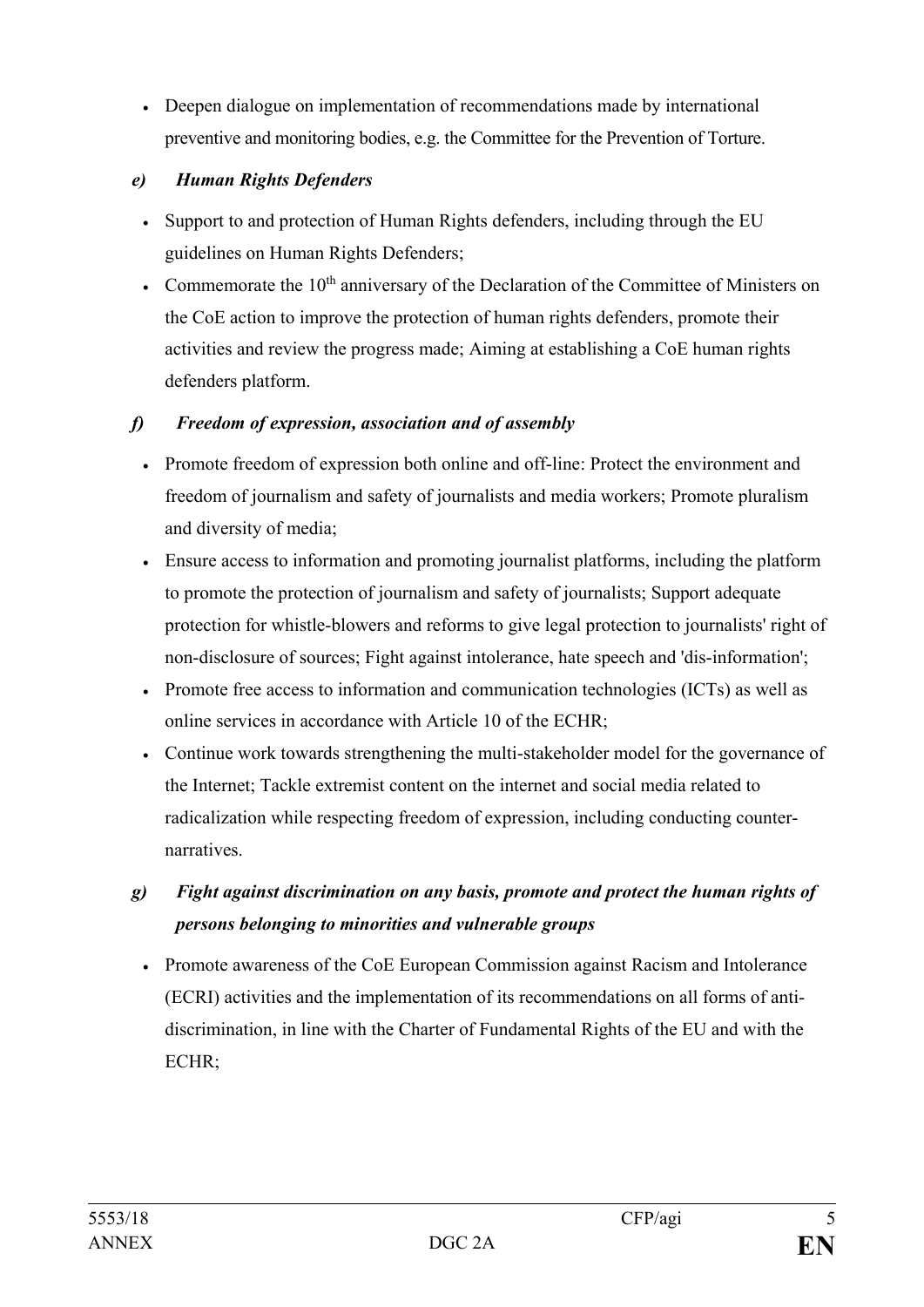- Strengthen the protection and promote socio-economic integration of persons belonging to minorities, including Roma communities; Promote actions at a local level and cooperation with the European Roma Institute for Arts and Culture;
- Promote respect for diversity by protecting and promoting human rights of persons belonging to national minorities in accordance with applicable CoE norms and standards;
- Promote best practices and deepen awareness on freedom of religion or belief (FORB) for all, also through the implementation of the EU guidelines on the promotion and protection of FORB and supporting joint initiatives on FORB;
- Work jointly on the ongoing implementation of the EU guidelines to Promote and Protect the enjoyment of all human rights by LGBTI persons and the CoE Committee of Ministers' Recommendation CM/Rec(2010)5 on measures to combat discrimination on grounds of sexual orientation or gender identity.

## *h) Children's rights*

- Implement and promote the rights of the child through the UNCRC and its Protocols, the 10 Principles for integrated child protection mechanisms, the CoE Strategy for the Rights of the Child and human rights education and training, and revised EU guidelines on the rights of the child;
- Cooperate in the context of the CoE "Lanzarote Convention" on the Protection of Children against Sexual Exploitation and Sexual Abuse, including through online media, with a view to the EU joining the convention;
- Cooperate on violence against children to protect children from all forms of violence;
- Cooperate with the Special Representative of the Secretary General for migration and refugees, especially concerning the protection of migrant children.

## *i) Women's rights*

• Continue the work on implementing the Istanbul Convention and cooperating in this context, in particular following the EU signature of the Convention in June 2017;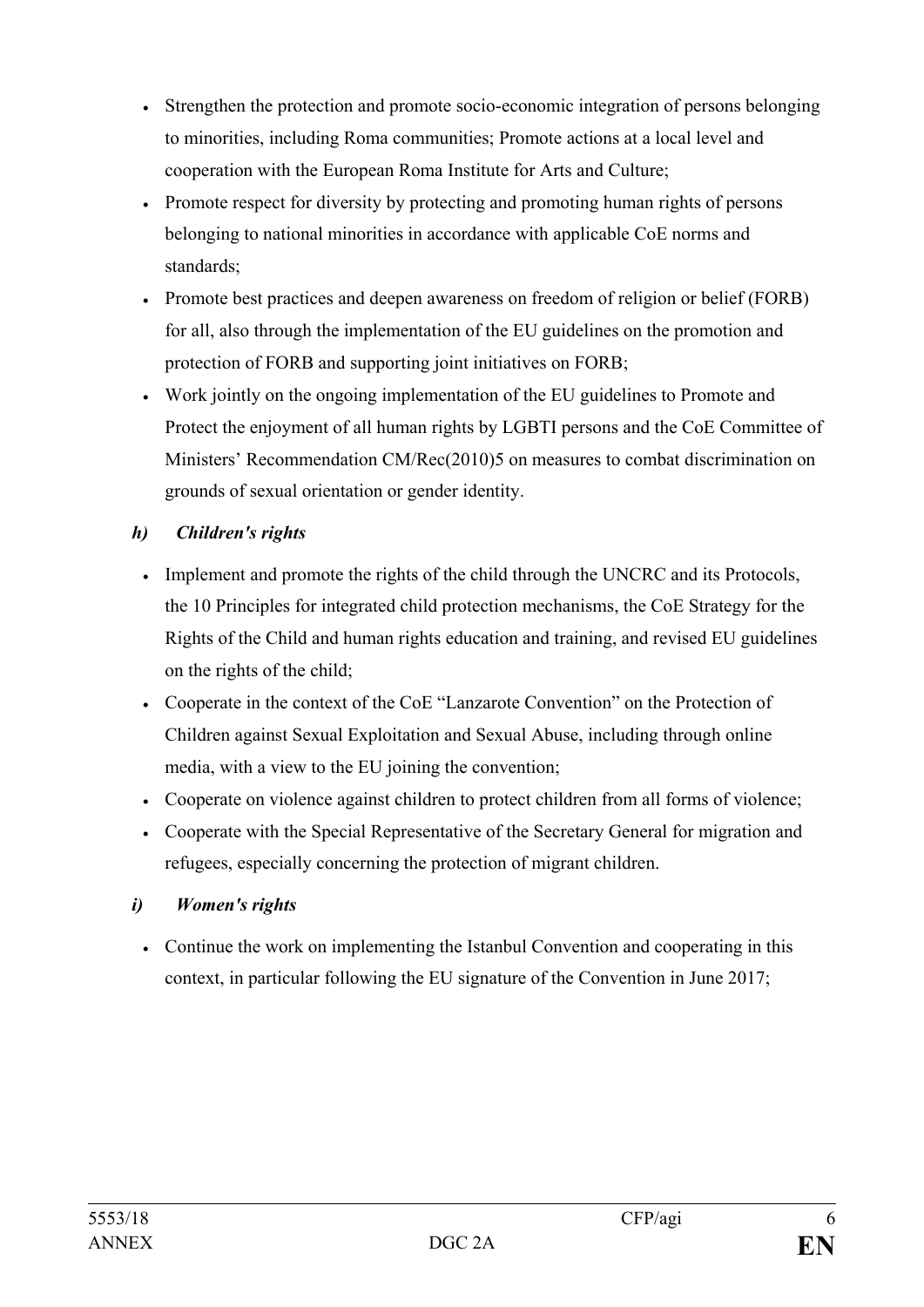• Promote gender equality, women's and girls' rights, their empowerment and participation in line with the Council conclusions on gender equality 2016, and in the framework for gender equality in EU external relations 2016-2020; Promote participation of women in all spheres of life as a matter of full enjoyment of human rights and a necessary condition for sustainable socio-economic development and for better functioning of a democratic society.

## *j) Social and economic rights*

- Continue regular dialogue and cooperation with the CoE on the interaction between the European Social Charter and the laws and policies of the EU taking into account the respective legal and political architectures and competences of the EU and the CoE, in particular in the context of the European Pillar of Social Rights;
- Foster inclusive education to promote equity and social cohesion, in particular the education of disadvantaged children and young people by ensuring their equal access to quality education and vocational training.

### *k) Business and human rights*

- Strengthen cooperation to improve the implementation of fundamental social and economic rights and advance Business and Human Rights' issues; Reinforce regular dialogue and cooperation with the CoE to implement the recommendation CM/Rec(2016)3 on business and human rights;
- Develop training actions aimed at the setting up of specialised training curricula, sharing of best practices, and developing methodologies for legal professionals in the area of business and human rights, within the framework of HELP program.

## **2. Democracy**

Pursue dialogue between the CoE and the EU on democratisation processes and the development and rooting of democratic culture in our societies:

• Focus on constitutional reform (including through the Venice Commission), democratic governance (including participatory democracy and elections), education for democratic citizenship and human rights, and measures to boost ownership of local actors;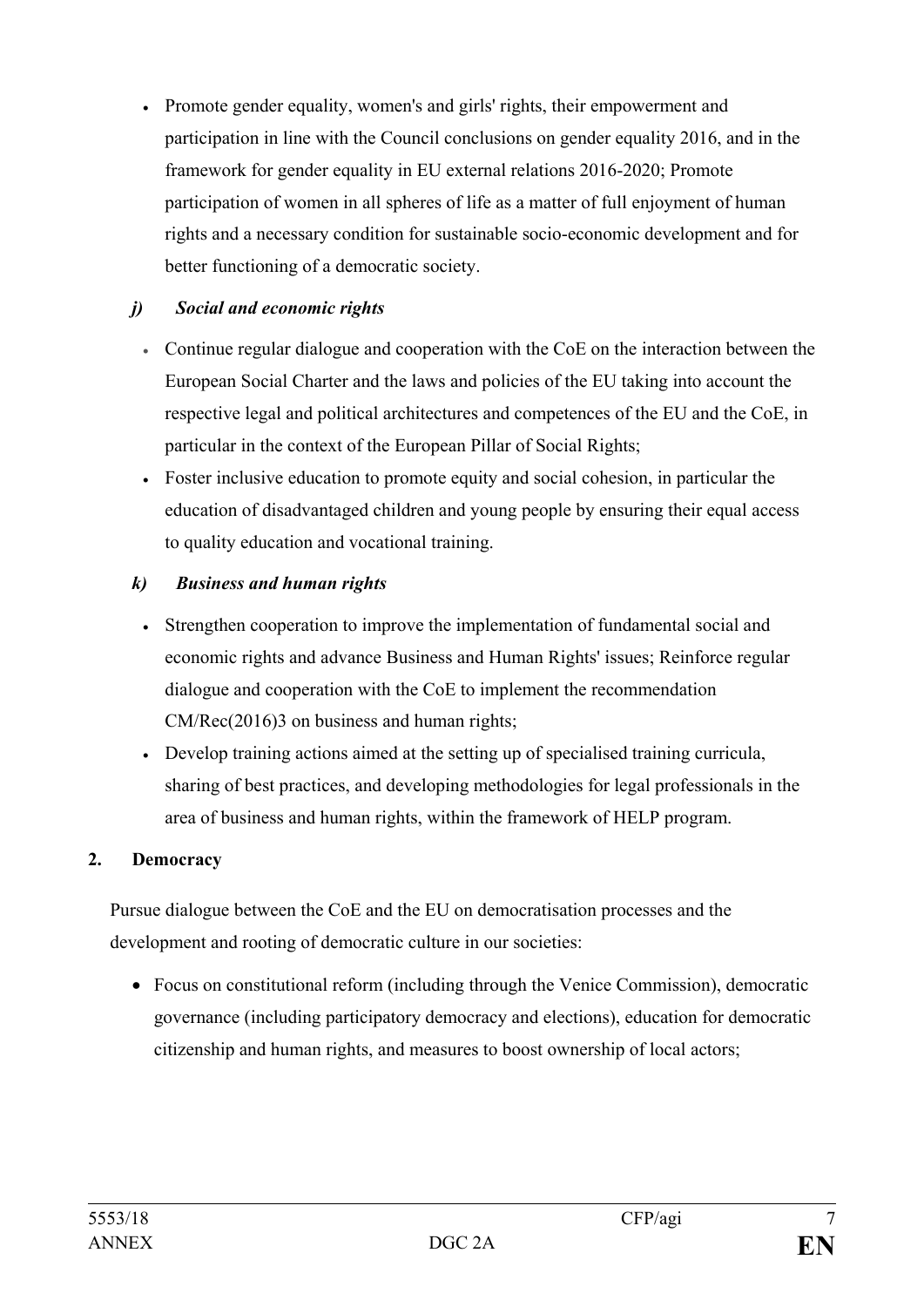- Promote intercultural dialogue and interreligious dialogue in a human rights perspective as a vector of solidarity and cohesion; Promote dialogue on respect for identities and diversity, and a feeling of belonging to a community of values, especially in the context of the European Year of Cultural Heritage 2018.
- Cooperate on strengthening institutional frameworks for local and regional governance; Promote civic participation in decision-making and effective interaction of an active civil society with authorities.

### **3. Rule of law**

#### *a) Reform of the judiciary*

- Strengthen cooperation between the EU and the Venice Commission, the European Commission for the Efficiency of Justice, the Consultative Council of European Judges, the Consultative Council of European Prosecutors, and the department for execution of judgements, also in line with the CoE Plan of Action on Strengthening Judicial Independence and Impartiality;
- Focus on capacity building and implementation of standards in order to ensure and strengthen the independence, quality and efficiency of judicial systems, including prison systems;
- Strengthen public trust in judicial systems by transparently communicating the results of the cooperation measures; Focus on civil-society's engagement in judiciary reform;
- Cooperate on measurements of a track record of real improvements on the ground, including justice surveys.

### *b) Judicial cooperation in civil and criminal matters*

• Strengthen judicial cooperation by evaluating the implementation of CoE instruments and by exploring possibilities for further accessions by key countries.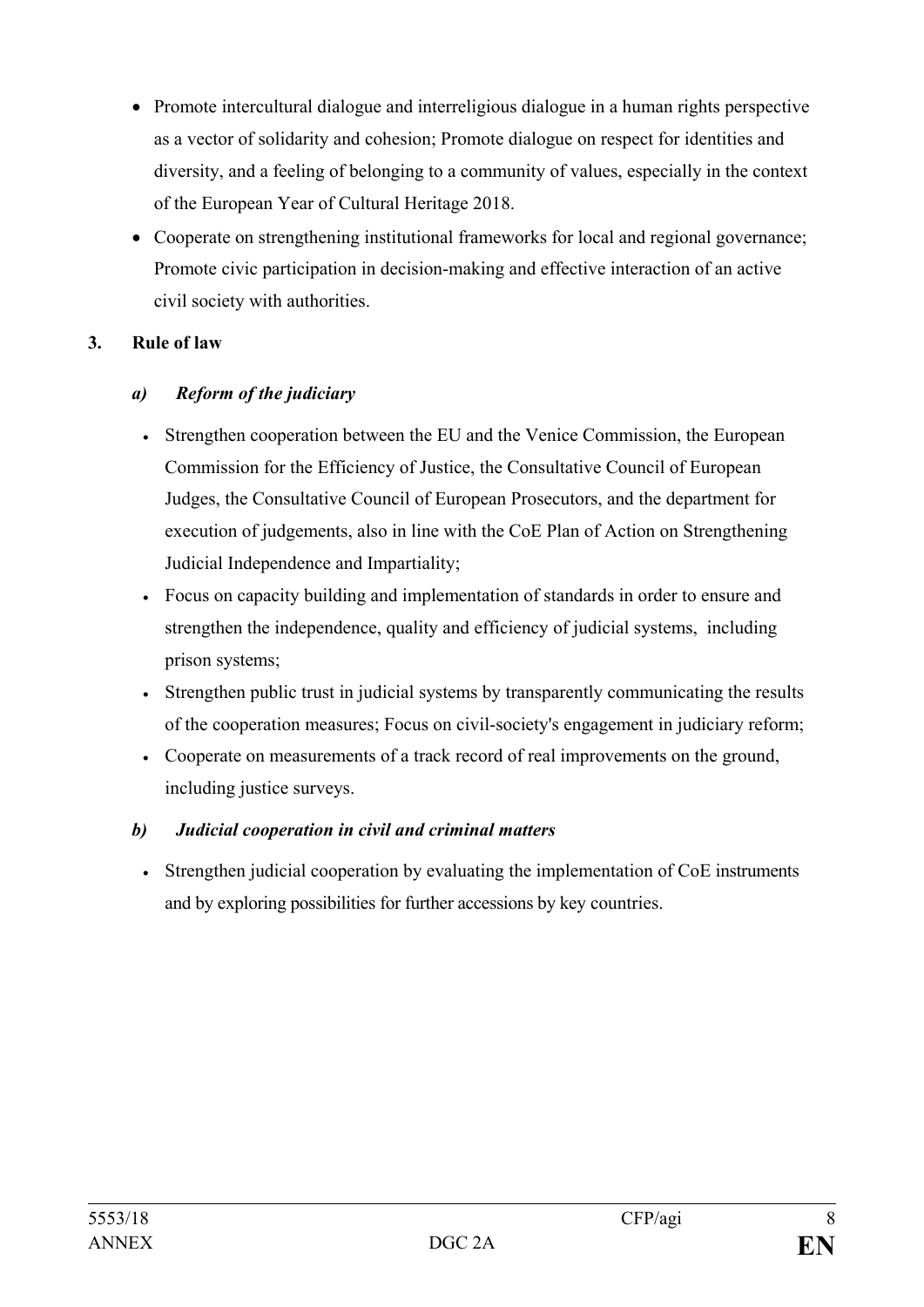#### *c) Fight against organised crime*

- Ensure that financial flows feeding criminal activities are detected and blocked: highlight the importance of co-operation with MONEYVAL (Committee of Experts on the Evaluation of Anti-Money Laundering Measures and the Financing of Terrorism) and ensure that anti-money laundering measures are effectively implemented; Strengthen the cooperation to combat the financing of terrorism.
- Continue promoting CoE Convention on Action against Trafficking in Human Beings outside the EU; Promote exchange of information and best practices; Ensure close cooperation and coherence; Continue dialogue between EU Anti-Trafficking Coordinator and CoE.

### *d) Prevention and fight against terrorism*

- Cooperate in the prevention of terrorism in the context of the Convention on the Prevention of Terrorism and its additional protocol;
- Ensure that all counterterrorism efforts are in line with human right standards;
- Intensify cooperation in the area of countering and preventing violent extremism in the context of the EU Strategy for Combating Radicalisation and Recruitment to Terrorism and the CoE Action Plan against Violent Extremism and Radicalisation leading to Terrorism, and in addressing some of the root causes of violent radicalisation;
- Promote the CoE Convention 221 on Offences relating to Cultural Property ("Blood" Antiquities") and the accession to it by the CoE member states.

### *e) Fight against cybercrime*

• Continue cooperation in the framework of the Budapest Convention on Cybercrime and its additional protocols; Ensure consistency between the 2nd additional protocol under negotiation and EU work on improving cross-border access to electronic evidence; Promote the Budapest Convention as a framework for international cooperation and capacity building.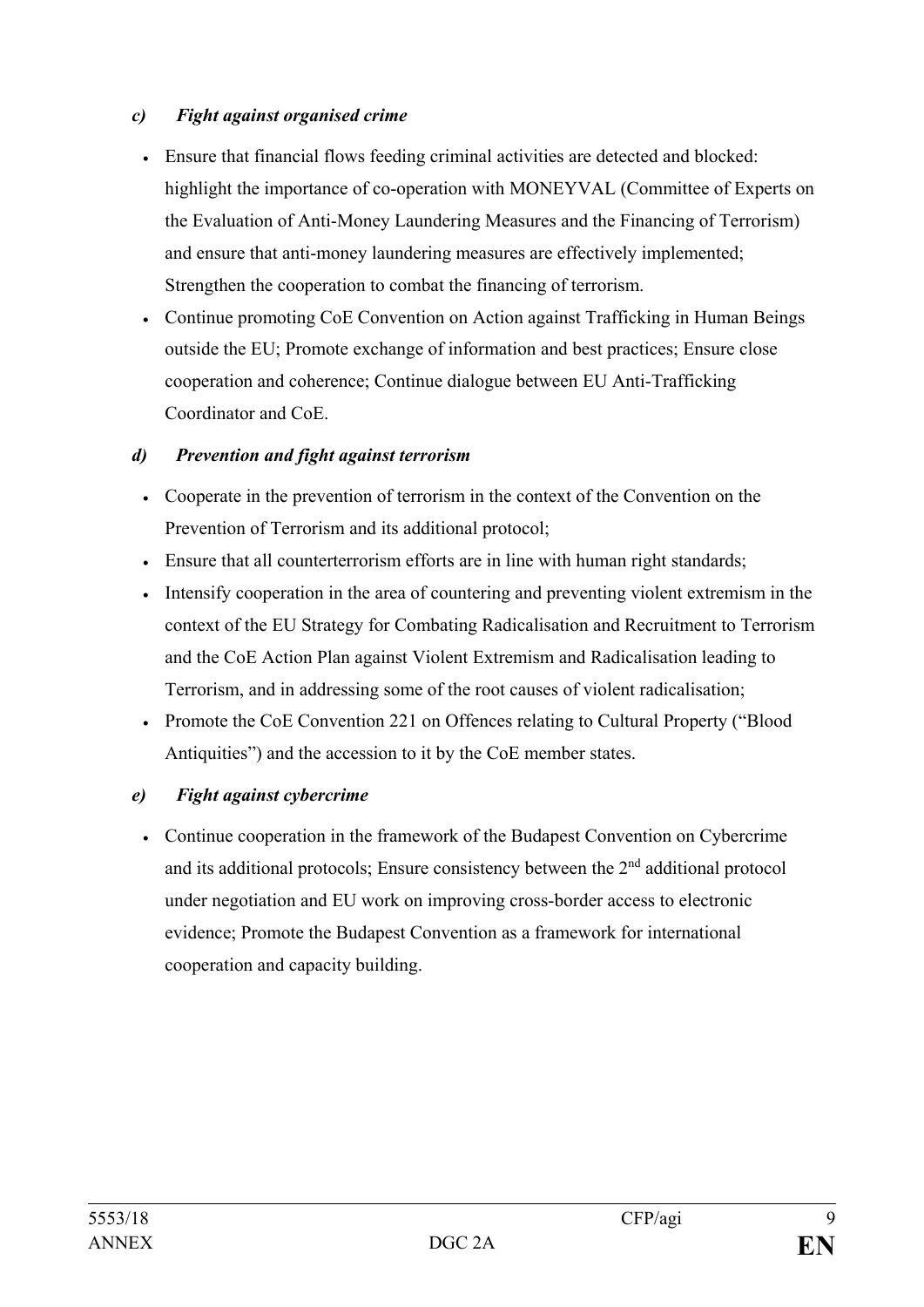## *f) Data protection*

- Continue the negotiations on the future of the CoE Convention 108 on data protection, with a view to the EU joining the Convention;
- Enhance data protection legislation, regulations and policies in line with international and European data protection standards to secure the highest level of protection of individuals.

## *g) Fight against corruption*

• Cooperate with GRECO on capacity building and implementation of standards in order to strengthen the fight against corruption.

# *h) Fight against sport manipulation*

• Cooperate on countering the threats to the integrity of sport, including the manipulation of sports competitions.

# **4. Cross-cutting issues**

Among the priorities envisaged in the field of human rights, democracy and rule of law, in addition to specific ones outlined in this document, the following is highlighted:

- Throughout its relations with the CoE, the EU will continue to mainstream cooperation with **civil society;**
- Close cooperation with the **PACE** and the **Congress of Local and Regional Authorities** will continue, including on shrinking space for the civil society;
- The EU will continue to support the political dialogue pursued by the **Secretary General** with the CoE member states in order to protect and promote the convention based system;
- **Gender equality and women's empowerment** will be mainstreamed into all areas;
- The EU and the CoE will cooperate on **youth and children**, including on promoting effective youth policies, education and training as well as accelerating the implementation of the Youth, Peace and Security agenda;
- Dialogue will continue on **migration,** with a particular attention to addressing the needs of **migrants in vulnerable situations:** women at risk, children, people with disabilities, people who are discriminated against on any basis, victims of violence and of trafficking in human beings;